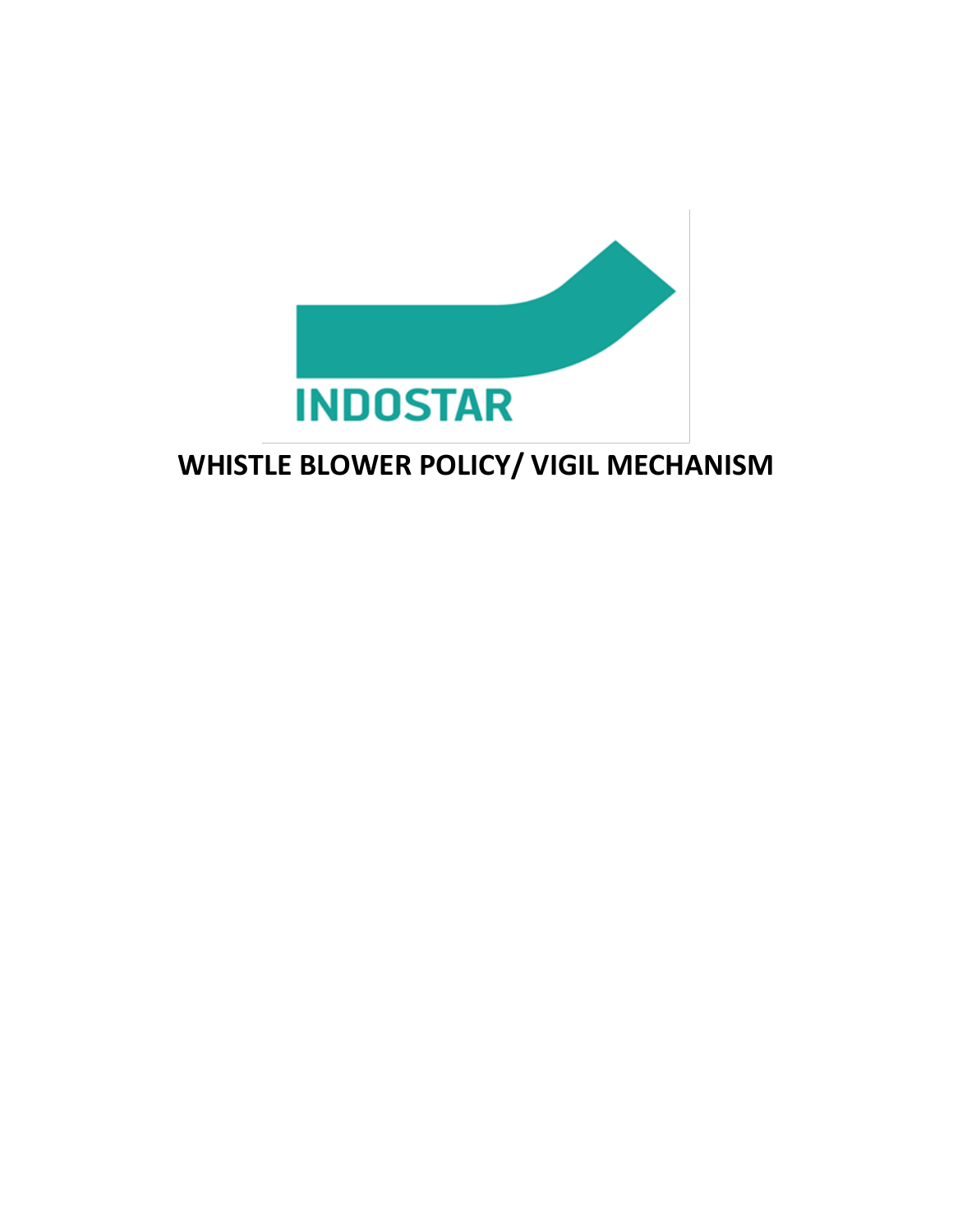

# **VERSION CONTROL**

| Version<br>Control<br>No. | Author                                              | Date Created /<br>updated | Date Effective      | <b>Version Description</b>                                                                                                                                                                                                                                                                          |
|---------------------------|-----------------------------------------------------|---------------------------|---------------------|-----------------------------------------------------------------------------------------------------------------------------------------------------------------------------------------------------------------------------------------------------------------------------------------------------|
| V.1                       | Jitendra Bhati<br><b>Company Secretary</b>          | 17 May 2013               | 17 May 2013         | ٠                                                                                                                                                                                                                                                                                                   |
| V.2                       | Jitendra Bhati<br>AVP - Compliance &<br>Secretarial | 15 May 2015               | 15 May 2015         | Amendment in line with Companies Act, 2013,<br>with respect to establishing a Vigil Mechanism                                                                                                                                                                                                       |
| V.2                       | Jitendra Bhati<br>AVP - Compliance &<br>Secretarial | 05 February 2018          | 21 May 2018         | Amendment in line with Securities and Exchange<br>Board of India (Listing Obligations and Disclosure<br>Requirements) Regulations, 2015                                                                                                                                                             |
| V.3                       | Jitendra Bhati<br>SVP - Compliance &<br>Secretarial | 02 February 2019          | 01 April 2019       | Enhancement in the scope of the Policy to cover<br>complaints related to leak of unpublished price<br>sensitive information of the Company in line with<br>Exchange Board of India<br>Securities<br>and<br>(Prohibition of Insider Trading) (Amendment)<br>Regulations, 2018 dated 31 December 2018 |
| V.4                       | Jitendra Bhati<br>SVP - Compliance &<br>Secretarial | 04 February 2021          | 04 February<br>2021 | Incorporate details of hotline for reporting<br>complaints via telephone / website and allowing<br>anonymous reporting of complaints.                                                                                                                                                               |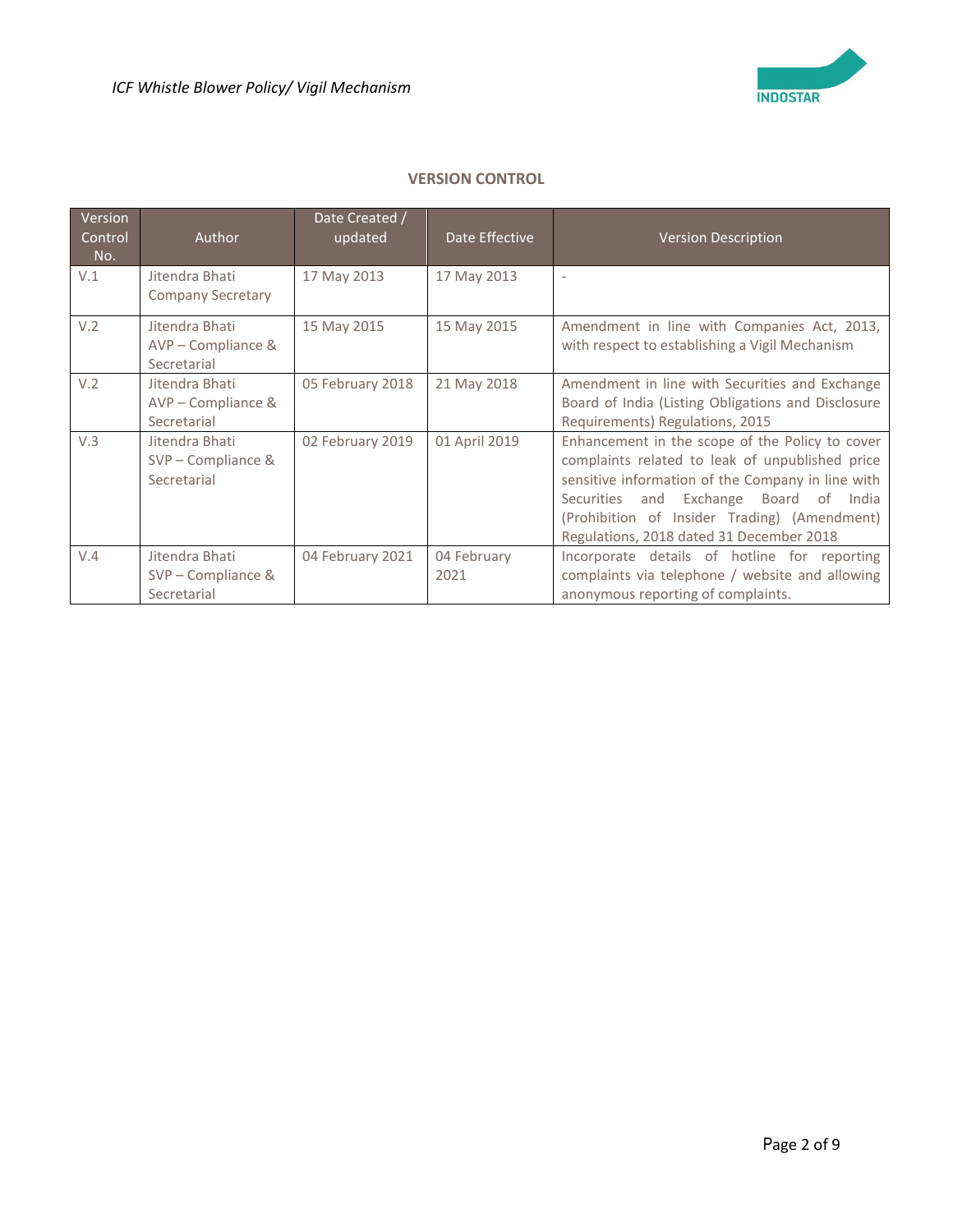

## **PREFACE**

In terms of the provisions of the Companies Act, 2013 read with rules framed thereunder ("Act"), the Securities and Exchange Board of India (Listing Obligations and Disclosure Requirements) Regulations, 2015 ("LODR Regulations") and the Securities and Exchange Board of India (Prohibition of Insider Trading) Regulations, 2015 ("PIT Regulations") every listed company, is required to establish a whistle blower policy / vigil mechanism for its stakeholders including employees to report genuine concerns regarding the company and provide adequate safeguards against victimization of director(s) or employee(s) or any other person who avail the mechanism and also provide for direct access to the chairperson of the audit committee in appropriate or exceptional cases.

In compliance with the provisions of the Act, the LODR Regulations and the PIT Regulations on recommendation of the Audit Committee, the Board of Directors of the Company have adopted this "Whistle Blower Policy/ Vigil Mechanism" (**Policy**), in order to provide a mechanism to stakeholders including directors and employees of the Company, to report and freely communicate their concerns about illegal or unethical practices within the Company, to appropriate authorities.

#### **OBJECTIVES**

The Company is committed to adhere to the highest standards of ethical, moral and legal conduct of its business operations. To maintain these standards, the Company encourages its stakeholders including employees who have concerns about suspected misconduct within the Company, to come forward and express these concerns without fear of punishment or unfair treatment. The Policy provides a channel to report to the management concerns about unethical behavior, actual or suspected fraud or violation of various laws applicable to the Company and codes or policies of the Company.

The Policy neither releases Director(s) and / or employee(s) from their duty of confidentiality in the course of their work nor can it be used as a route for raising malicious or unfounded allegations against people in authority and/ or colleagues in general.

#### **SCOPE OF THE POLICY**

The Policy covers malpractices and events which have taken place / suspected to have taken place, misuse or abuse of authority, fraud or suspected fraud, violation of laws and Company rules, manipulations, negligence causing danger to public health and safety, misappropriation of monies, and other matters or activity on account of which the interest of the Company is affected and formally reported by Whistle Blowers concerning its employees. Specific examples may include:

- Criminal Offences (corporate fraud, corruption, bribery or theft), which have been or are likely to be committed;
- Unethical business conduct and serious irregularities, regulatory or financial;
- Conflict of business interest;
- Misuse of Company assets;
- Misuse of authority;
- Wilful suppression of facts;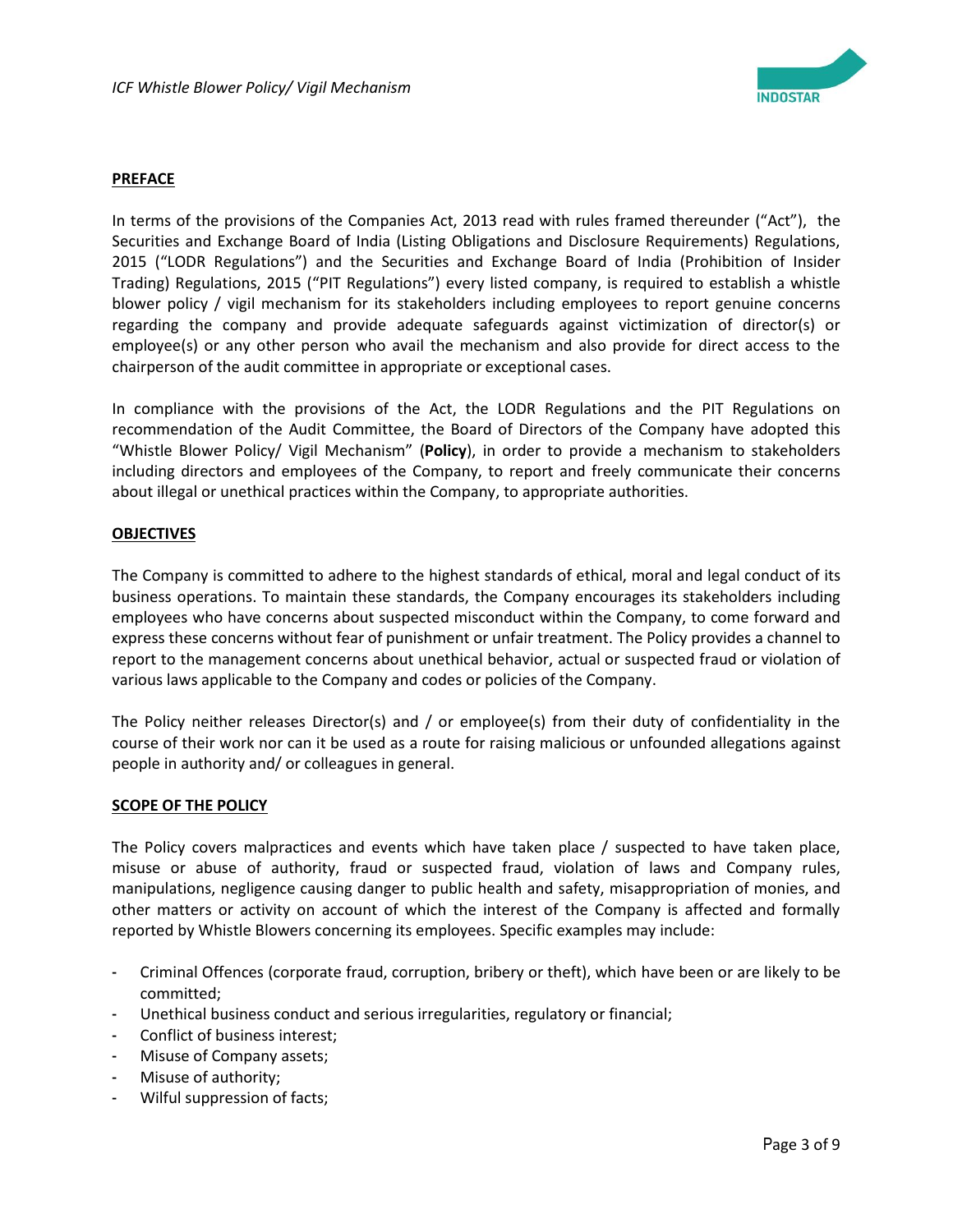

- Funds being used in any unauthorized manner;
- Mis Statement in the Company's financial records and distorting the true nature of the transaction;
- Falsification of transactions/ documents;
- Miscarriage of justice or any injustice which has been or is likely to be done;
- Health or Safety of any individual/ employee is likely to be endangered;
- Discrimination occurring to any member of the staff such as favouritism, communal bias, sexual harassment etc;
- Actions exceeding the authority granted in the day to day course of business;
- leak of unpublished price sensitive information or suspected leak of unpublished price sensitive information;
- Any other form of improper action or conduct.

#### **DEFINITIONS**

"**Audit Committee"** means a committee constituted by the Board of Directors of the Company in accordance with Section 177 of the Companies Act, 2013 read with rules framed thereunder and Regulation 18 of the Securities and Exchange Board of India (Listing Obligations and Disclosure Requirements) Regulations, 2015.

**"Board**" means the Board of Directors of the Company.

"**Company"** means IndoStar Capital Finance Limited.

**"Employee**" means all the present employees, including employees on-roll, off-roll or on contract basis, including all Director(s) of the Company.

"**Protected Disclosure"** means a concern raised by a stakeholder through a written communication / via hotline and made in good faith which discloses or demonstrates information about an unethical or improper activity under the title "SCOPE OF THE POLICY" with respect to the Company. It should be factual and not speculative or in the nature of an interpretation / conclusion and should contain as much specific information as possible to allow for proper assessment of the nature and extent of the concern.

**"Subject"** means a person or group of persons against or in relation to whom a Protected Disclosure is made or evidence gathered during the course of an investigation.

"**Vigilance and Ethics Officer**" means an officer appointed as such, from time to time, to receive Protected Disclosures from Whistle Blowers, maintaining records, ensuring disposal thereof, placing the same before the Audit Committee, if deemed to be necessary, for its disposal and informing the Whistle Blower the result thereof.

"**Whistle Blower"** is a person / group of persons who make a Protected Disclosure(s) under this Policy and also referred in this Policy as complainant.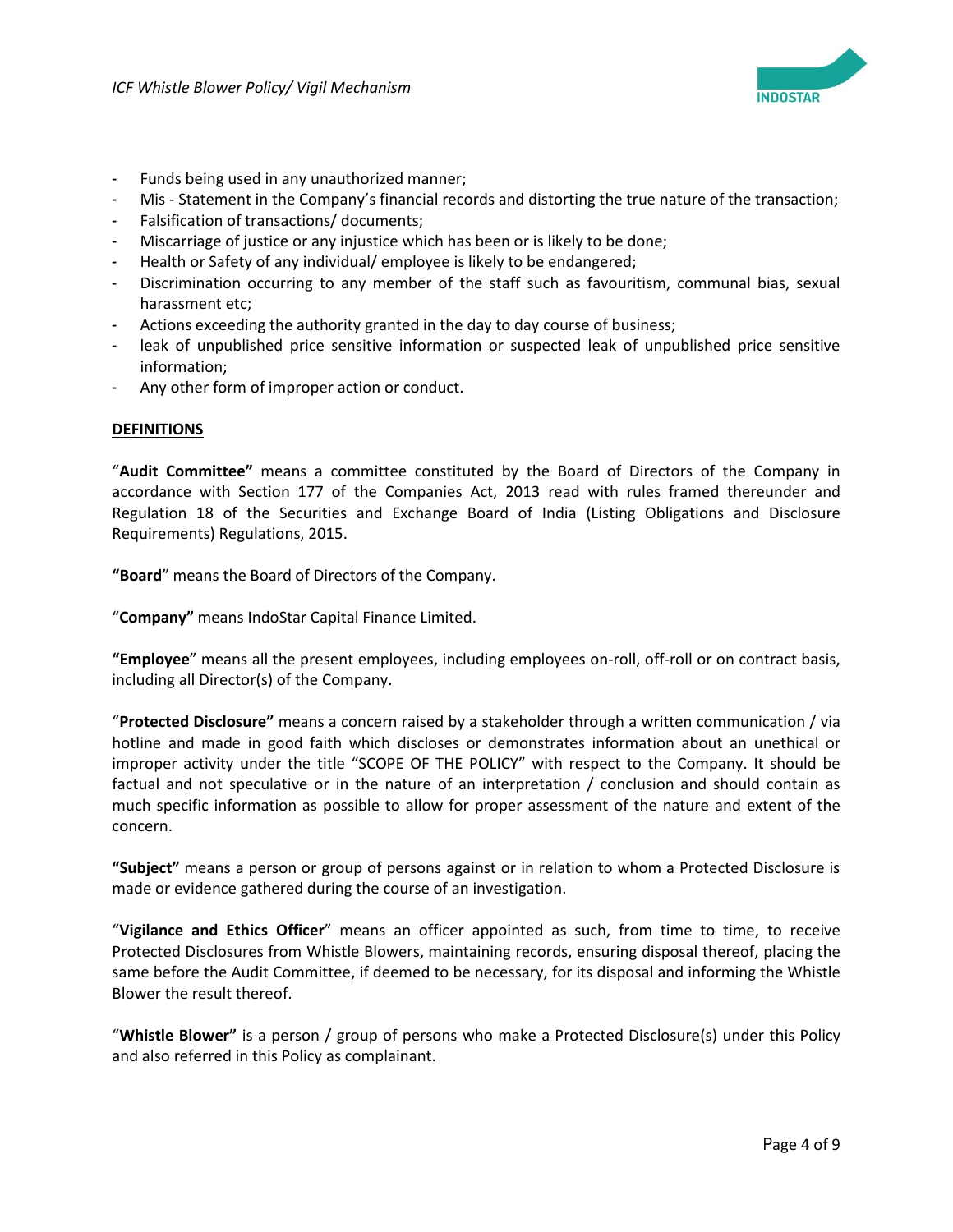

#### **ELIGIBILITY**

All stakeholders, including Directors and Employee(s) of the Company are eligible to make Protected Disclosures under the Policy in relation to matters concerning the Company.

#### **RECEIPT AND DISPOSAL OF PROTECTED DISCLOSURES**

All Protected Disclosures should be reported in writing / through hotline (details mentioned below) by the complainant as soon as possible after the Whistle Blower becomes aware of the same so as to ensure a clear understanding of the issues raised. An anonymous reporting of suspected wrongdoing may be made if the complainant so desires. Details of hotline are as mentioned below:

Hotline No.: 000 80005 02317 Website: Indostar.ethicspoint.com

- Additional points for Protected Disclosures not submitted through hotline route:
	- The Protected Disclosure should be submitted in a closed and secured envelope and should be super scribed as **"Protected Disclosure under the Whistle Blower Policy/ Vigil Mechanism"**. Alternatively, the same can also be sent through email with the subject **"Protected Disclosure under the Whistle Blower Policy/ Vigil Mechanism".** In order to protect identity of the complainant, the Vigilance and Ethics Officer will not issue any acknowledgement to the Whistle Blower and they are advised neither to write their name/ address on the envelope nor enter into any further correspondence with the Vigilance and Ethics Officer. The Vigilance and Ethics Officer shall assure that in case any further clarification is required he will get in touch with the complainant.
	- A Protected Disclosure to the extent possible should include such information about the alleged violation like the nature of the suspected violation; the identities of persons involved in the suspected violation; a description of documents that relate to the suspected violation; and the time frame during which the suspected violation occurred.
	- The Protected Disclosure should be forwarded under a covering letter. In case the complainant has disclosed his identity in the covering letter, the Vigilance and Ethics Officer / CEO / Chairman of the Audit Committee as the case may be, shall detach the covering letter bearing the identity of the Whistle Blower and process only the Protected Disclosure.
	- All Protected Disclosures should be addressed to the Vigilance and Ethics Officer of the Company. The contact details of the Vigilance and Ethics Officer is as under:

**Name and Address:** Jitendra Bhati Company Secretary & Compliance Officer IndoStar Capital Finance Limited One World Center, Tower 2A, 20<sup>th</sup> Floor,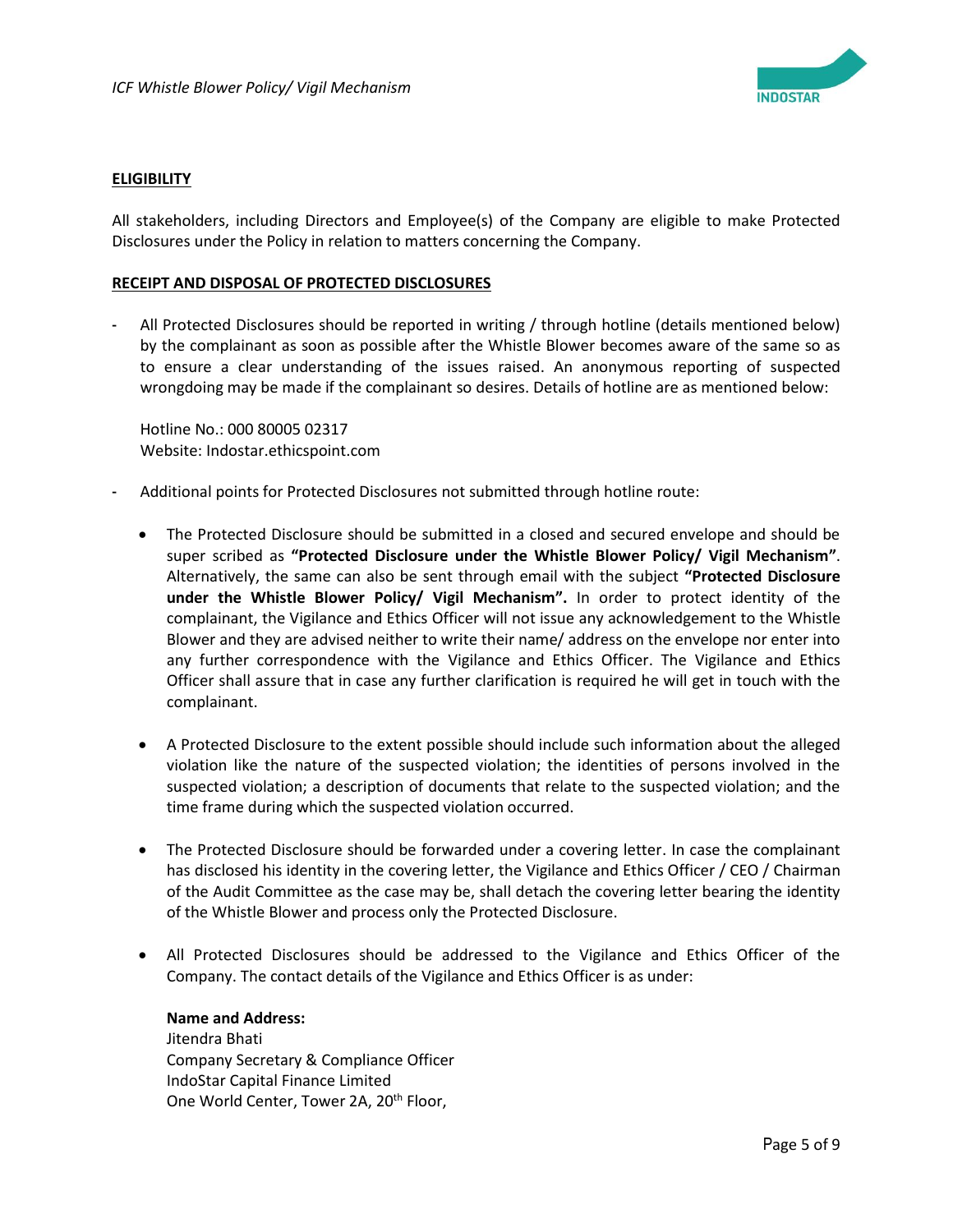

Jupiter Mills Compound, Senapati Bapat Marg, Mumbai - 400013  **Email -** [jbhati@indostarcapital.com](mailto:jbhati@indostarcapital.com)

• Protected Disclosure against the Vigilance and Ethics Officer should be addressed to the Chief Executive Officer (CEO) of the Company:

**Name and Address of the CEO:** Mr. R Sridhar IndoStar Capital Finance Limited One World Center, Tower 2A, 20<sup>th</sup> Floor, Jupiter Mills Compound, Senapati Bapat Marg, Mumbai – 400013

- Additionally, Directors and Employees of the Company may report genuine concerns directly to the chairperson of the Audit Committee in appropriate and exceptional cases. Details of the chairperson of the Audit Committee shall be updated on Company's intranet.
- On receipt of the Protected Disclosure, the Vigilance and Ethics Officer / CEO / Chairman of the Audit Committee, as the case may be, shall make a record of the Protected Disclosure. The matter may be placed before the Audit Committee of the Company, if deemed necessary, which would then be the nodal agency for further appropriate investigation and needful action.
- The Vigilance and Ethics Officer shall maintain a record of how the complaint has been dealt with. The record shall contain:
	- a) Brief facts;

b) Whether the same Protected Disclosure was raised previously by anyone, and if so, the outcome thereof;

- c) Whether the same Protected Disclosure was raised previously on the same Subject;
- d) Details of actions taken by Vigilance and Ethics Officer for processing / disposing the complaint;
- e) Findings of the Audit Committee, if any;
- f) The recommendations of the Audit Committee/ other action(s), if any.

#### **INVESTIGATION**

- All Protected Disclosures under this Policy will be recorded and thoroughly investigated. The Audit Committee may investigate and / or may at its discretion consider involving any other officer of the Company and / or an outside agency for the purpose of investigation.
- The decision to conduct an investigation is by itself not an accusation and is to be treated as a neutral fact finding process.
- Subject(s) will normally be informed in writing of the allegations at the outset of a formal investigation and have opportunities for providing their inputs during the investigation.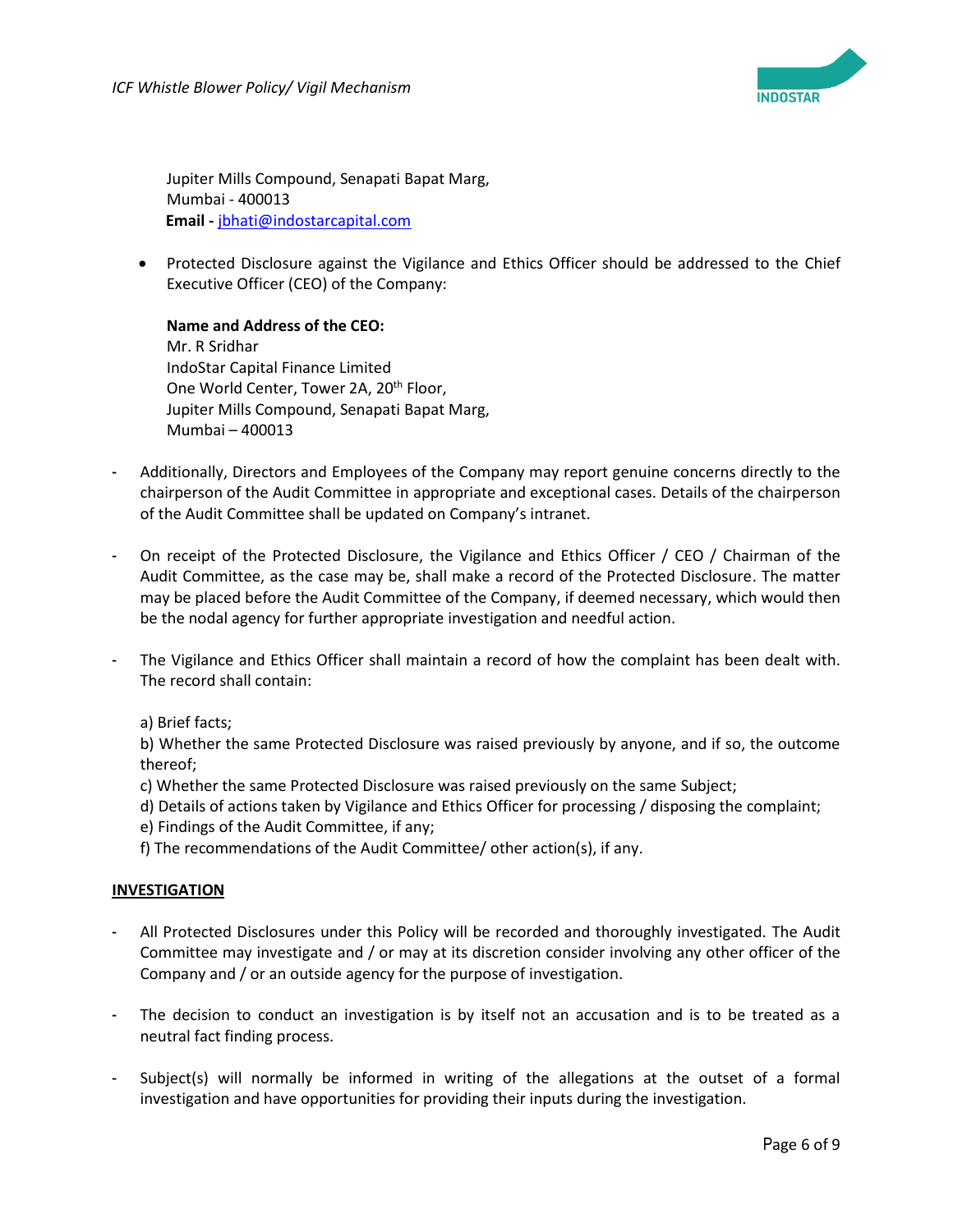

- Subject(s) shall have a duty to co-operate with the investigating officer(s).
- Subject(s) have a responsibility not to interfere with the investigation. Evidence shall not be withheld, destroyed or tampered with and witness shall not be influenced, coached, threatened or intimidated by the Subject(s) or any other Employee / Director of the Company.
- Unless there are compelling reasons not to do so, Subject(s) will be given the opportunity to respond to material findings contained in the investigation report. No allegation of wrong doing against a Subject(s) shall be considered as maintainable unless there is good evidence in support of the allegation.
- Subject(s) have a right to be informed of the outcome of the investigations. If allegations are not sustained, the Subject should be consulted as to whether public disclosure of the investigation results would be in the best interest of the Subject and the Company.
- The investigation shall be completed normally within 90 days of the receipt of the Protected Disclosure and is extendable by such period as the Audit Committee deems fit.

#### **DECISION AND REPORTING**

- If an investigation leads to a conclusion that an improper or unethical act has been committed, the Vigilance and Ethics Officer / CEO / Chairman of Audit Committee / Audit Committee shall recommend to the management of the Company to take such disciplinary or corrective action as deemed fit. It is clarified that any disciplinary or corrective action initiated against the Subject as a result of the findings of an investigation pursuant to this Policy shall adhere to the applicable personnel or staff conduct and disciplinary procedures.
- The Vigilance and Ethics Officer shall submit a report to the Chairman of the Audit Committee on a regular basis about all Protected Disclosures referred to him since the last report together with the results of investigations, if any. The report shall be quarterly discussed in the Audit Committee. If the Protected Disclosure is against any member of the Audit Committee (including the Chairman of the Committee) such an individual shall recuse from the proceedings of the Audit Committee when the matter is being discussed.
- In case the Subject is the CEO of the Company, the Chairman of the Audit Committee after examining the Protected Disclosure shall forward the protected disclosure to other members of the Audit Committee if deemed fit. The Audit Committee shall appropriately and expeditiously investigate the Protected Disclosure.
- If the report of investigation is not to the satisfaction of the Whistle Blower, the Whistle Blower has the right to report the event to the appropriate legal or investigating agency.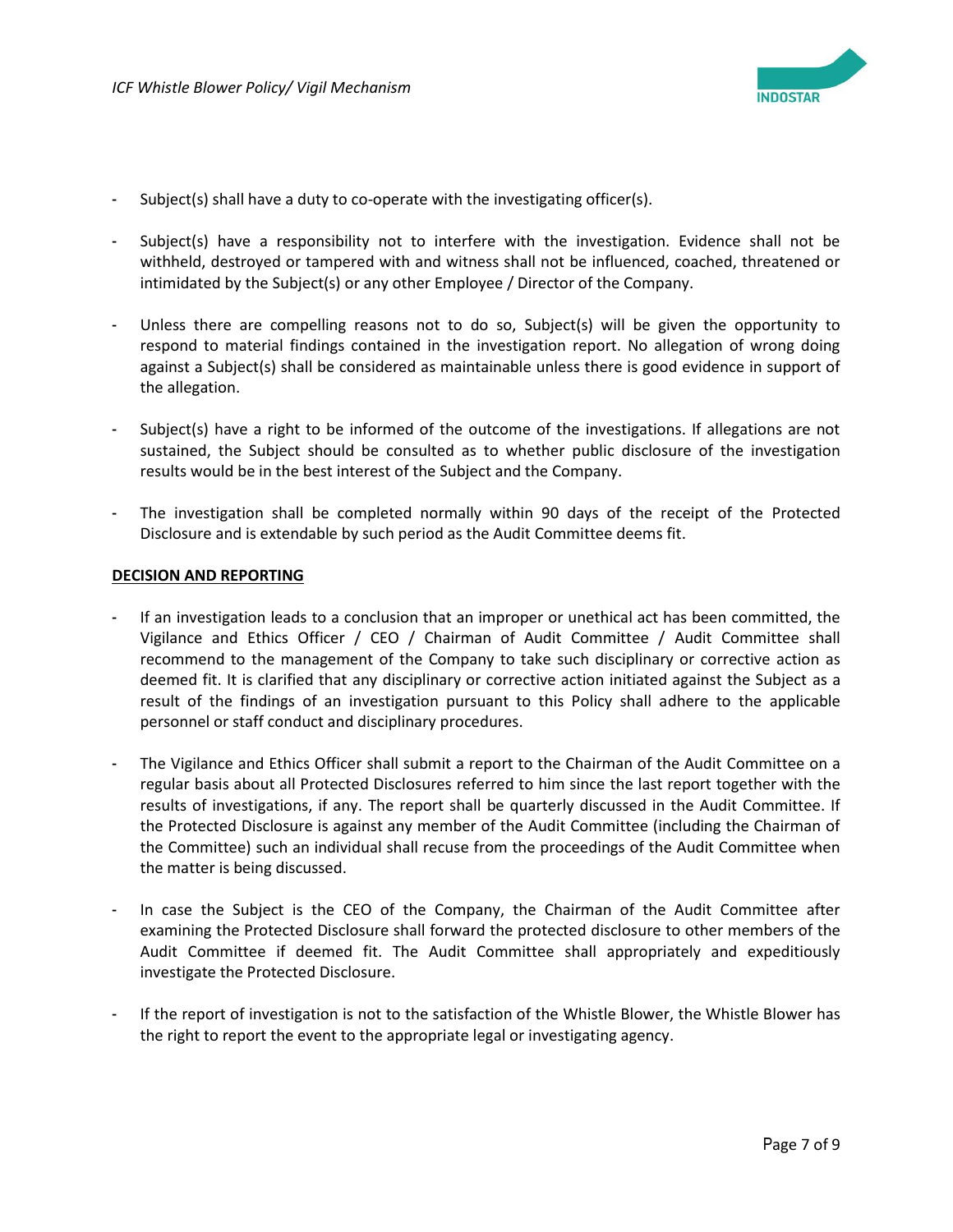

- A Whistle Blower who makes false allegations of unethical & improper practices or about alleged wrongful conduct of the Subject, shall be subject to appropriate disciplinary action in accordance with the rules, procedures and policies of the Company.

## **SECRECY/ CONFIDENTIALITY**

The Whistle Blower, Vigilance and Ethics Officer, Members of Audit Committee, CEO, the Subject and everybody involved in the process shall:

- Maintain confidentiality of all matters under this Policy;
- Discuss only to the extent or with those persons as required under this Policy for completing the process of investigations;
- Not keep the papers related to any Protected Disclosures or related investigation unattended anywhere at any time;
- Keep in a secure manner all the electronic mails / files related to any Protected Disclosure or related investigation.

#### **PROTECTION**

- No unfair treatment will be meted out to a Whistle Blower by virtue of his / her having reported a Protected Disclosure under this Policy. The Company, as a policy, condemns any kind of discrimination, harassment, victimization or any other unfair employment practice being adopted against Whistle Blowers. Complete protection will, therefore, be given to Whistle Blowers against any unfair practice like retaliation, threat or intimidation of termination / suspension of service, disciplinary action, transfer, demotion, refusal of promotion or the like including any direct or indirect use of authority to obstruct the Whistle Blower's right to continue to perform his/her duties /functions including making further Protected Disclosure. The Company will take steps to minimize difficulties, which the Whistle Blower may experience as a result of making the Protected Disclosure. If the Whistle Blower is required to give evidence in criminal or disciplinary proceedings, the Company may arrange for the Whistle Blower to receive advice about the procedure, etc.
- A Whistle Blower may report any violation of the above clause, in the manner in which Protected Disclosure is made, and such violation shall be investigated into, as a Protected Disclosure.
- The identity of the Whistle Blower shall be kept confidential to the extent possible and permitted under law. The identity of the complainant will not be revealed unless he himself has made either his details public or disclosed his identity to any other office or authority. In the event of the identity of the Whistle Blower being disclosed, the Audit Committee is authorized to initiate appropriate action as per extant regulations against the person or agency making such disclosure. The identity of the Whistle Blower, if known, shall remain confidential to those persons directly involved in applying this Policy, unless the issue requires investigation by law enforcement agencies, in which case relevant members of the organization are subject to subpoena.